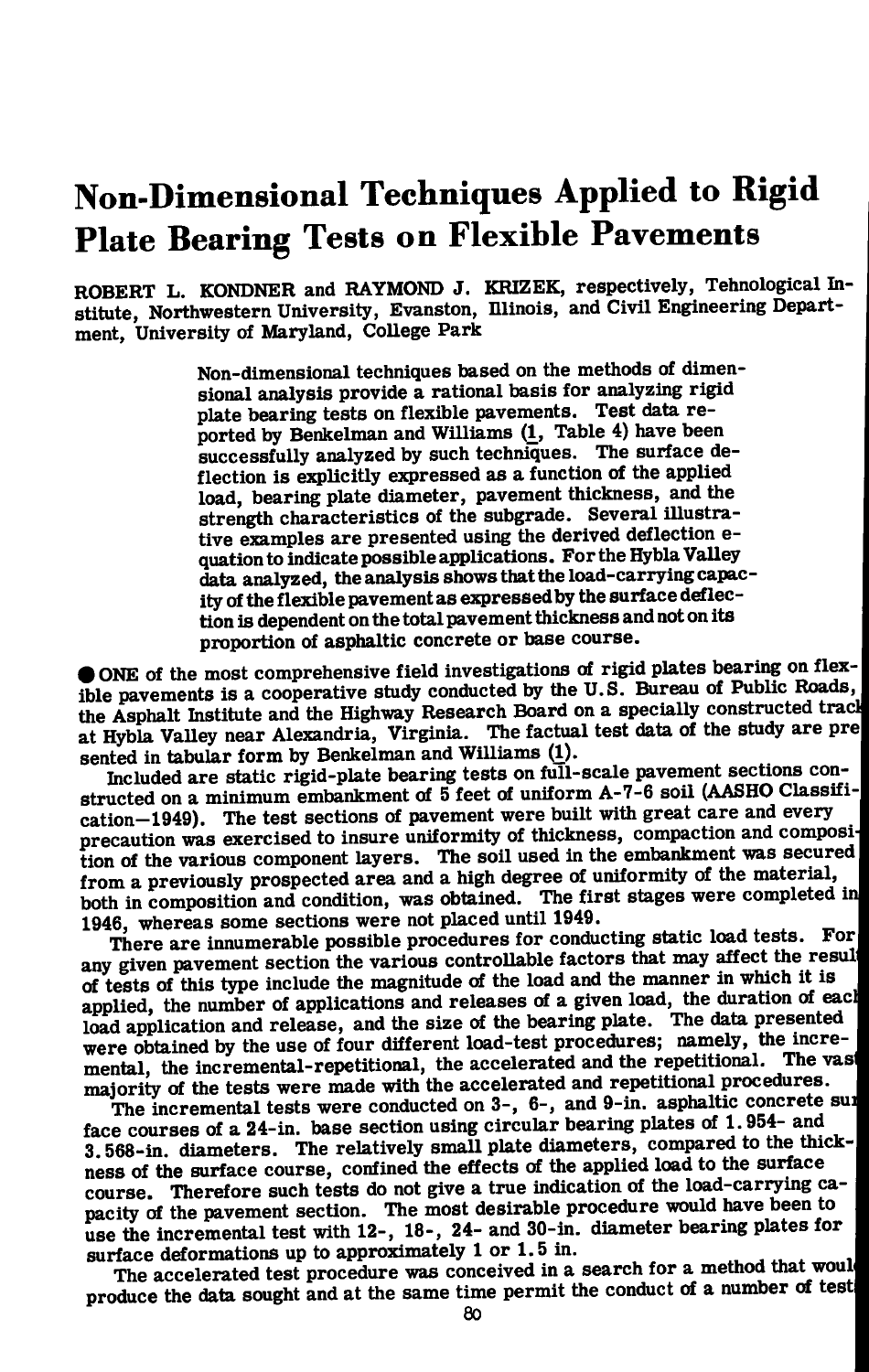**per day. It consists of two parts, an incremental portion (part a) which is a much ab-Sreviated version of the actual incremental test procedure mentioned, and an accelerited portion (part b). The incremental portion provides for the application and release, ince each, of three individual loads of increasing magnitude. The period of application )** release is maintained until the rate of movement slows to 0.001 in. per 15 sec.. The **oad magnitudes are such as to produce gross deflections of approximately 0.20, 0.30 md 0.40 in. for each of the three loads, respectively. Following the release of the hird load and after the movement-time criterion of the incremental portion has been atisfied, the accelerated portion of the test is begun. It consists of the continuous aplication of a load of varying magnitude which is controlled so as to produce a rate of ertical movement of the surface under test of 0.5 in. per min. The application of the )ad is continued until (a) the material is unable to support a further increase, or (b) le gross deflection exceeds 2.0 in. or (c) the total reaction load is used.** 

| н<br>-<br>١. |  |
|--------------|--|
|--------------|--|

| hickness of<br>Asphaltic<br>Concrete<br>a<br>(in.) | <b>Thickness</b><br>Οf<br><b>Base Course</b><br>b<br>(in.) | <b>Bearing Plate Diameter</b><br>d (in.) |    |             |        |
|----------------------------------------------------|------------------------------------------------------------|------------------------------------------|----|-------------|--------|
|                                                    |                                                            | 12                                       | 18 | 24          | 30     |
| 3                                                  | 6                                                          | x                                        | x  | x           | x      |
| 3                                                  | 12                                                         | x                                        | x  | x           | x      |
| 3                                                  | 18                                                         | x                                        | X  | x           |        |
| 3                                                  | 24                                                         | x                                        | x  | x           | x<br>x |
| 6                                                  | 6                                                          | x                                        | X  | x           |        |
| 6                                                  | 12                                                         | $\mathbf x$                              | x  | X           |        |
| 6                                                  | 18                                                         |                                          | X  | $\mathbf x$ |        |
| n                                                  | 24                                                         |                                          | x  |             | x      |
| g                                                  | 6                                                          | x                                        |    | x           | x      |
| 9                                                  | 12                                                         |                                          | X  | x           |        |
| 9                                                  |                                                            | x                                        | x  | x           |        |
|                                                    | 18                                                         |                                          | x  | x           | x      |
| g                                                  | 24                                                         |                                          | x  | x           | x      |

FLEXIBLE PAVEMENT SECTIONS AND PLATE SIZES ANALYZED

**Because the accelerated procedure is actually two types of test—an incremental, d creep test (quasi static) followed by a constant rate of deformation test—it is not isable to use the results for deformation greater than 0.4 in. which is the limiting lormation for the incremental portion. It would be possible to analyze a constant l e of deformation-type test if the incremental had not been conducted first, trhe incremental-repetitional tests were conducted on subgrades and the repetltional • s covered only small deformations. In addition, the tests conducted on the base course**  *Wri* **the asphaltic concrete removed were influenced by the confining effect of the surface** 

**A**fter carefully examining the various test procedures, it was decided that the incremen**a r t of the accelerated tests given in Table 4 of HRB Special Report 46 (1) for the complete ement section is the most meaningful data and as such is the only data analyzed in this paper. )ne method of analysis using the results of the constant rate of deflection portion of accelerated procedure was presented by Inglmarrson (3), in which the linear e- ;ion of Housel's perimeter-shear theory is shown to be applicable. Ihgimarsson's ification of the constant rate of deflection data to eliminate the effects of the preng incremental portion is questionable. The results of Ingimarsson's paper are rented in terms of Housel's "perimeter-shear constant" and "developed-pressure itant" which are plotted as functions of the surface deflection. However, these re -**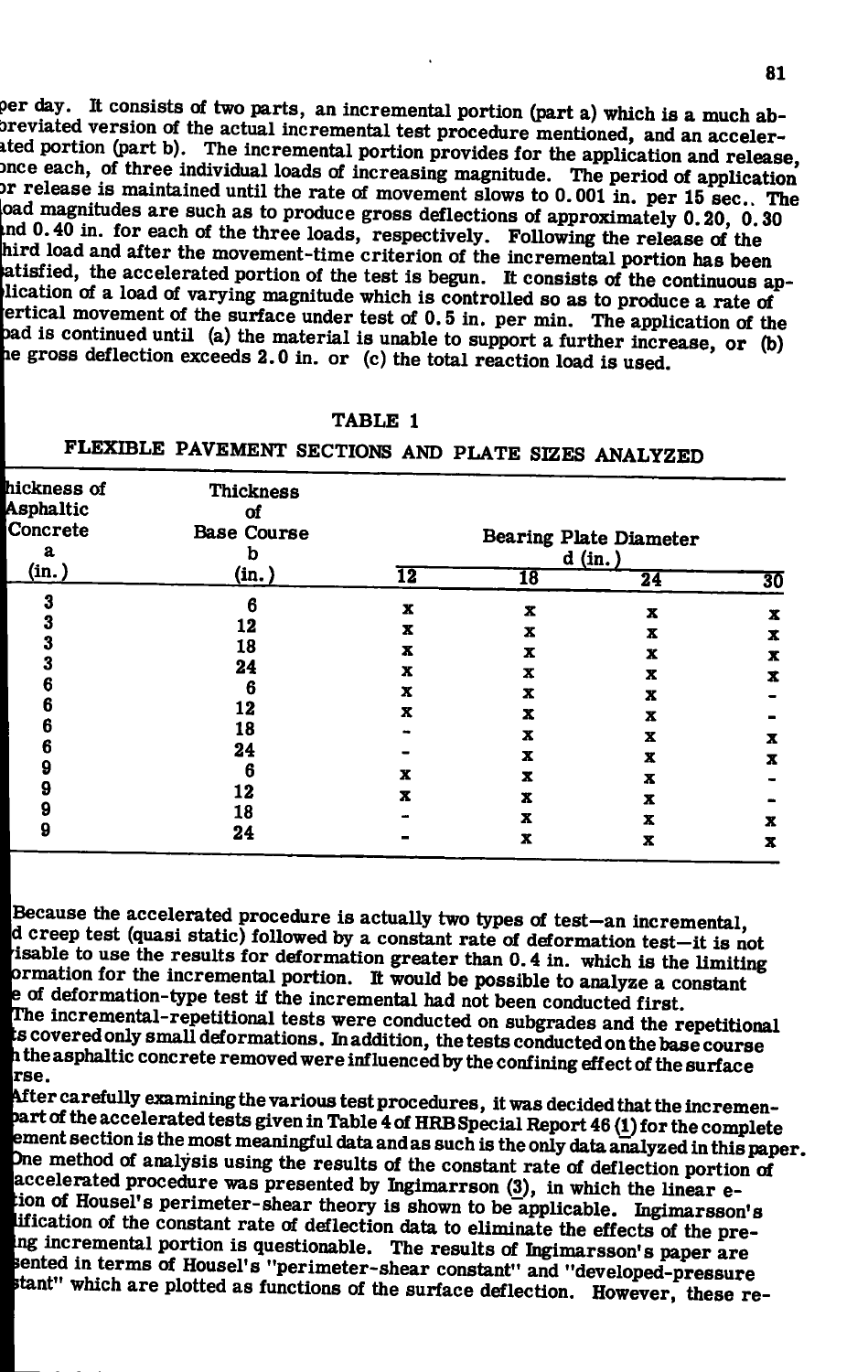#### **TABLE 2**

## **PHYSICAL QUANTITIES CONSIDERED FOR THE RIGID BEARING PLATE TESTS ON FLEXIBL E PAVEMENTS**

| <b>Physical Quantities</b>                              | Symbol       | <b>Fundamental Units</b> |
|---------------------------------------------------------|--------------|--------------------------|
| Surface deformation                                     | x            | L                        |
| Total applied force                                     | F            | F                        |
| Thickness of asphaltic concrete                         | $\mathbf{a}$ | L                        |
| Thickness of asphaltic concrete                         |              |                          |
| plus subbase                                            | h            | L                        |
| Cross-sectional area of the                             |              |                          |
| bearing plate                                           | A            | $L^2$                    |
| Perimeter of the bearing plate                          | c            | L                        |
| Time                                                    |              | T                        |
| Maximum unconfined compressive                          |              |                          |
| strength of the soil                                    | Т            | $FL^{-2}$                |
| Viscosity of the soil                                   | η            | $FL^{-2}T$               |
| Characteristic strength parameter of                    |              |                          |
| the asphaltic concrete                                  | k.           | $FL^{-2}$                |
|                                                         |              |                          |
| Characteristic viscosity of the                         | $c_{1}$      | $FL^{-2}T$               |
| asphaltic concrete<br>Characteristic strength parameter |              |                          |
| of the subbase                                          | k.           | $FL^{-2}$                |
| Characteristic viscosity of the                         |              |                          |
| subbase                                                 | $c_{2}$      | $FL^{-2}T$               |

sults are not expressed explicitly in terms of the parameters pertinent to the study. It is the purpose of this paper to study this same data by non-dimensional techniqu based on the variables involved in the investigation, and to develop an explicit function **al relationship among these variables. •** 

## **THEORETICAL DEVELOPMENT**

**Although some of the concepts of dimensional analysis go back to the time of Galil and have been used in various ways by such investigators as Mariotte, Newton, Foui Stokes, Froude, Reynolds, Rayleigh, and others (3), the basic theorem was not forr ly presented and proved until 1914 by Buckingham74) in his famous Pi Theorem, A i general proof has more recently been given by Martinot-Lagarde (5). The general th of dimensional analysis has been illustrated by numerous authors, particularly in th field of fluid mechanics, and several books have been written on the subject; for ex**  ple, Bridgman (6), Murphy (7) and Langhaar (8). At present the senior author has be applying such techniques to a variety of problems in the field of soil mechanics (9, 1) **11, 12, 13, 14, 15). Because of the complex properties of the various pavement ma rials and the complicated interaction of these various layers with the loads being su**  ported, it is felt that the use of non-dimensional techniques in both model and protot **research investigations of pavement problems would offer definite advantages with ^ gard to the cost, scope, and time for completion of such studies.** 

**Thus the study reported in this paper not only provides another analysis of a** *pori*  of the Hybla Valley test data, but of more importance, it illustrates and calls attent to the possible advantageous use of such a well-known general research tool as dime sional analysis in the field of pavement design. The authors are certainly not propd **any new theoretical methods, but are only calling attention to an existing research and illustrating one way in which such techniques can be extended into the practical pects of pavement design.** 

**Examples of the practical use of non-dimensional techniques, based on the method of dimensional analysis, in the area of soil mechanics have been given by Kondner ' 10, 12, 14, 15), Kondner and Edwards (11) and Kondner and Krizek (13),**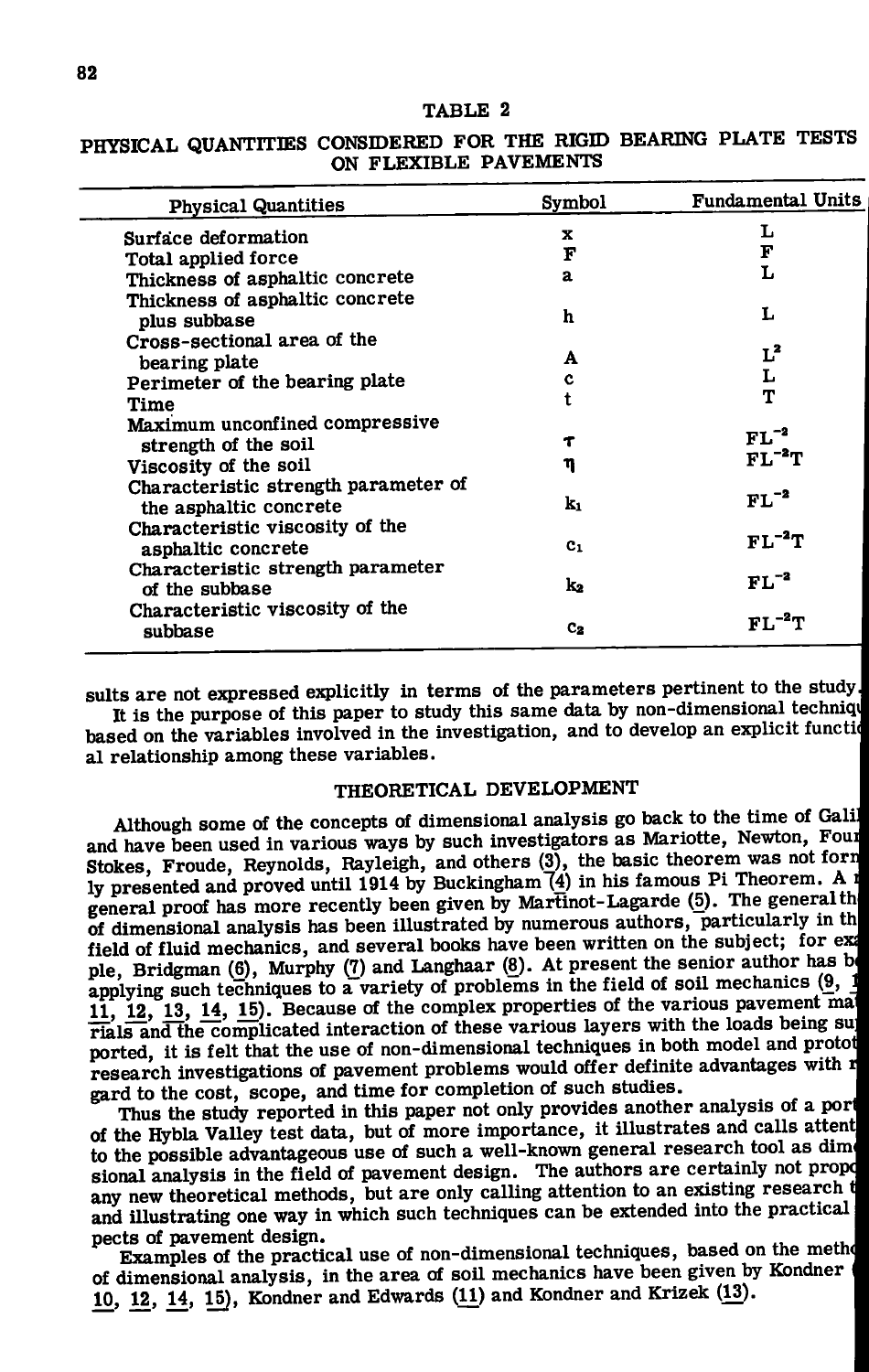**The methods of dimensional analysis as used to determine relationships between ihysical quantities may be briefly summarized as follows; there are m physical quanities, containing n fundamental units, which can be related by an equation, then there** 



ment.

**are (m-n) and only (m-n) independent, non**dimensional parameters, called  $\pi$  terms, **which are arguments of an indeterminate, , • homogeneous function F .** 

$$
F(\pi_1, \pi_2, \pi_3 \ldots \ldots \pi_{m-n}) = 0 \qquad (1)
$$

**The physical quantities given in Table 2 have been selected for use in the dimensional analysis of the problem of the rigid plate bearing test on the surface of a flexible pavement. A force, length, time system of fundamental units has been used. Figure 1 is a typical cross-section of a flexible pavement showing the bearing plate, asphaltic concrete layer, base course and subgrade.** 

**It is assumed that the material constants needed to describe the deformation charteristics of the cohesive soil subgrade are implicit in a characteristic soil strength rameter and the viscosity. The characteristic soil strength parameter used is the bximum unconfined compression strength of the soil. It may very well be that for the Inge of surface deflections being considered in this paper that the problem is primarone of deformation and not of failure. As such the soil moduli in compression and EXECUTE:** Solven as the unconfined compressive strength. In addition previous work by a sonior outbox (10) on stress relaxion and areas changed in addition of a solvenium and l **ar should be used instead of the shearing strength as given by the unconfined comssive strength, but with regard to practical application these quantities are not as senior author (10) on stress relaxation and creep characteristics of a cohesive soil Bicate that compression and shear moduli tend to be proportional to the maximum un- |ifined compressive strength. The viscosity controls the rate at which the deforman takes place and may include non-Newtonian effects. It is also assumed that the demation characteristics of the asphaltic concrete and the subbase are each controlled characteristic strength parameters and viscosities. The duration of loading is imtant in creep and viscous response. The effect of the geometry of the bearing plate [expressed by the cross-sectional area and the circumference.** 

**Because there are thirteen physical quantities and three fundamental units, there**   $\mathbf s$ t be ten independent, non-dimensional  $\boldsymbol{\pi}$  terms. By a methodical process pre**usly described by Kondner (9, 10, 11, 12) the following**  $\pi$  **terms can be obtained;** 

$$
\pi_1 = \frac{F}{A\tau}, \quad \pi_2 = \frac{c^2}{A}, \quad \pi_3 = \frac{x}{c}, \quad \pi_4 = \frac{c}{h}, \quad \pi_5 = \frac{a}{c}, \quad \pi_6 = \frac{\tau t}{\eta}, \quad \pi_7 = \frac{k_1}{\tau}, \quad \pi_8 = \frac{k_3}{\tau},
$$

$$
\pi_9 = \frac{k_1 t}{c_1}, \quad \pi_{10} = \frac{k_2 t}{c_2}
$$
(2)

The above  $\pi$  terms can be substituted into Eq. 1 to obtain the function **F**. **| A general interpretation of these non-dimensional parameters has previously been e**n by Kondner (10, 12). The terms  $\pi_1$ ,  $\pi_7$ , and  $\pi_8$  express the strength ratios of the **grade, asphaltic concrete, and base course, respectively. The ratios of the time of fding to the relaxation time for the subgrade, asphaltic concrete, and base course are 2** by  $\pi$ <sub>6</sub>,  $\pi$ <sub>9</sub>, and  $\pi$ <sub>10</sub>, respectively. The term  $\frac{c^2}{A}$  is a shape factor, and  $\frac{c}{h}$  and  $\frac{a}{c}$ **characteristic length ratios. For circular- and square-shaped plates the value of Is 417 and 16, respectively, regardless of the size. The settlement parameter is en as**  $\frac{x}{c}$  **and is the dependent parameter for the study.**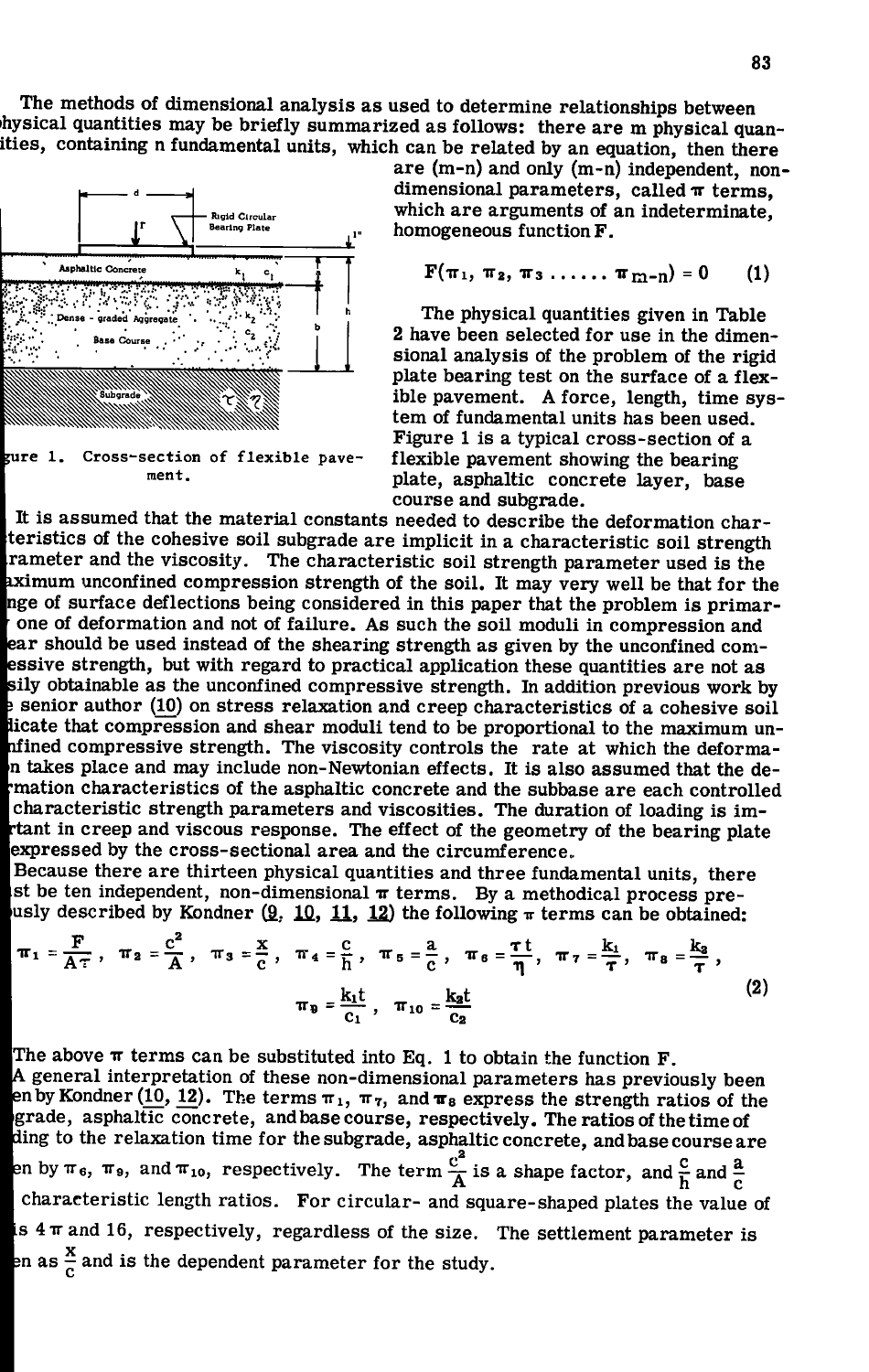

Surface Deflection (inches)

Figure 2. Applied pressure versus surface deflection.



Figure 3. Non-dimensional plot: strength ratio versus deflection parameter.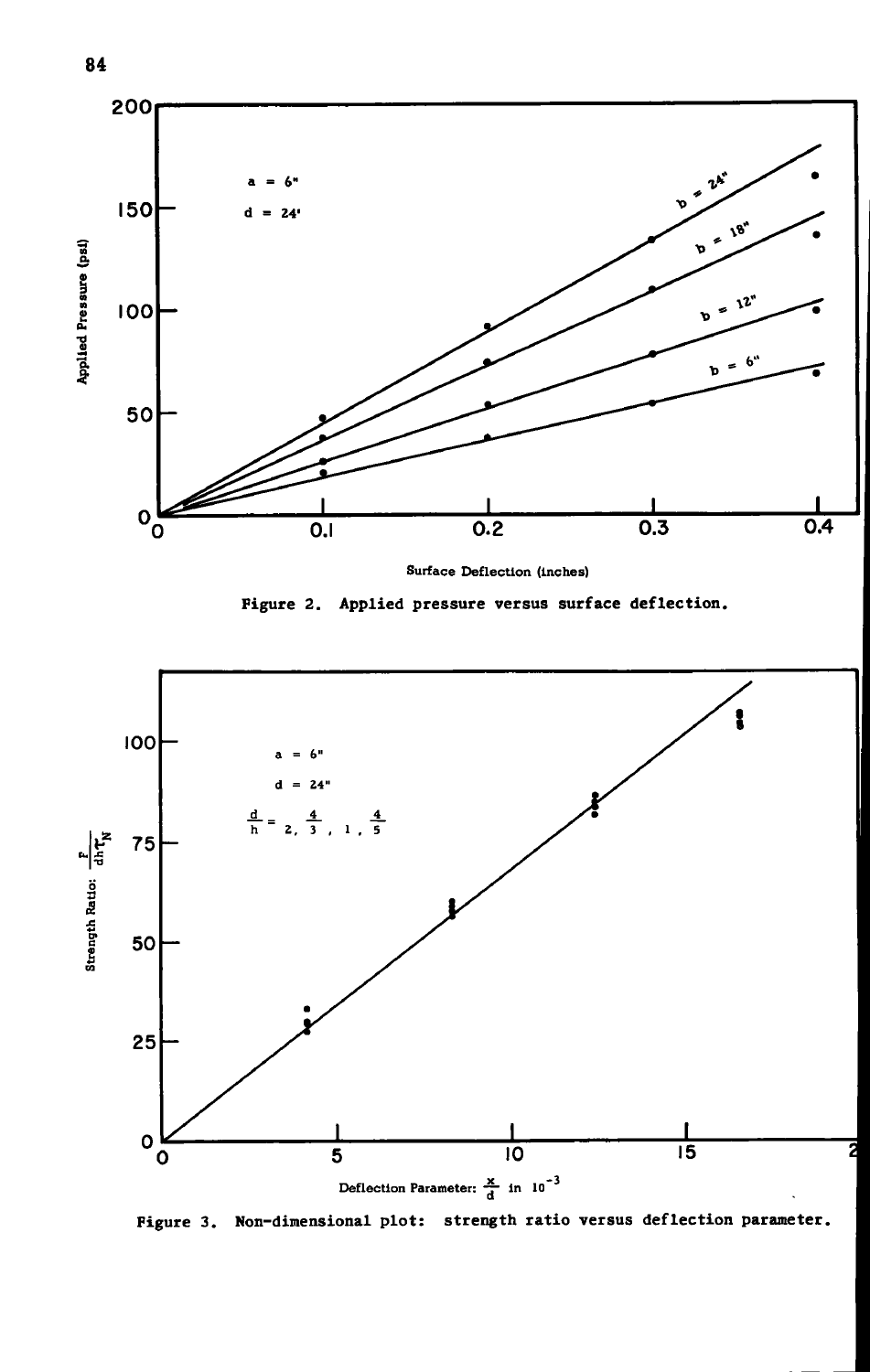**The functional relationship given by Eq. 1 can be written as:** 

$$
\frac{x}{c} = \theta \left[ \frac{F}{A\tau}, \frac{c^2}{A}, \frac{c}{h}, \frac{a}{c}, \frac{\tau t}{\eta}, \frac{k_1}{\tau}, \frac{k_2}{\tau}, \frac{k_2 t}{c_1}, \frac{k_2 t}{c_2} \right]
$$
(3)

### **EXPERIMENTAL RESULTS**

For all of the Hybla Valley tests reported  $(1)$ ,  $\tau$ ,  $\eta$ ,  $k_1$ ,  $c_1$ ,  $k_2$  and  $c_2$  were mainined constant and hence  $\pi_7$ ,  $\pi_8$ ,  $\pi_9$ , and  $\pi_{10}$  were also constant for the investigation **id can be eliminated from Eq. 3. This does not mean that the load-deflection relation ; independent of the type and quality of pavement materials, but only that the pavement aterials were constant for the data analyzed. It is to be expected that the curves giv-**1 **would in general be different for different pavement materials and perhaps even for fferent types of loading. Thus the analysis that follows is for the particular values of ITS , ITS , and IT 10 used at Hybla Valley. The tests were conducted in such a manner**  as to minimize time effects and hence  $\pi_6$  is relatively constant and can be dropped, ecause only circular bearing plates were used in the study, the diameter, d, expresses **} geometry of the bearing plate and replaces the perimeter and cross-sectional area, his leaves one dependent and three Independent variables which can be algebraically ansformed into the form given by Eq. 4. It is important to note that the new**  $\pi$  **terms** e the variables under consideration and not the individual physical quantities compos**the**  $\pi$  terms.

$$
\frac{x}{d} = \theta \cdot \left[ \frac{F}{dh \tau}, \frac{d}{h}, \frac{a}{d} \right]
$$
 (4)

**Figure 2 is a typical conventional plot of applied pressure versus surface deflection variousthicknessesof base course with a bearing plate of constant diameter and a count thickness of asphaltic concrete. The four different straight lines for various val-If of b indicate the apparent effect of the base course thickness; however inasmuch as a Ja constant, the variation in b is reflected as a variation in the total pavement thick-Bs h and, because d is a constant, the variation of b is expressed as a variation of** ratio  $\frac{1}{b}$ . The same test results are plotted in Figure 3 in the non-dimensional form  $\mathbf{F}$   $\mathbf{H}$   $\mathbf{x}$ dimensional analysis as an experimental guide and the advantages of expressing eximental data in non-dimensional form. Because  $\tau$  was constant for all tests, the **land in the dimensional form.** Because T was constant for all tests, the causer  $\frac{F}{dh\tau}$  is proportional to  $\frac{F}{dh}$  and is given for  $\tau_{N}$ , a normalized value of  $\tau$  e-**1** to unity. Figure 3 is not affected by the variation of  $\frac{u}{b}$  and hence  $\frac{u}{b}$  can be elimin**d** from Eq. 4. For these data the ratio  $\frac{a}{d}$  was a constant value of 0.25. **Another conventional method of presenting the data is shown in Figure 4 where the lied pressure is plotted against the surface deflection for various values of the ;kness of the-asphaltic concrete with constant values for the plate diameter and the base thickness. Note the apparent influence of the thickness of asphaltic concrete. :ause the diameter of the plate is constant, this variation can be expressed in terms**   $\mathbf{F}$   $\mathbf{F}$   $\mathbf{x}$  $\frac{1}{2}$  is the same data plotted as  $\frac{dh \tau}{dh \tau}$  versus  $\frac{d}{d}$ . The three curves of Fig-**4 are reduced to one curve in Figure 5. The same linear relationship of Figure 5 btained for base courses of 12, 18and24in. with a constant plate diameter of 18 in. repeating this analysis for plate diameters of 12, 24 and 30 in., a single resultant | v e can be obtained for each plate diameter (Fig. 6). Thus, the non-dimensional**  ameter  $\frac{a}{d}$  exerts very little influence on the phenomena and can be dropped from Eq. **F x The results of Figure 6 can also be obtained by plotting** *^^pf^* **versus ^ , as shown figure 3 for d = 24 in., for all the plate diameters.**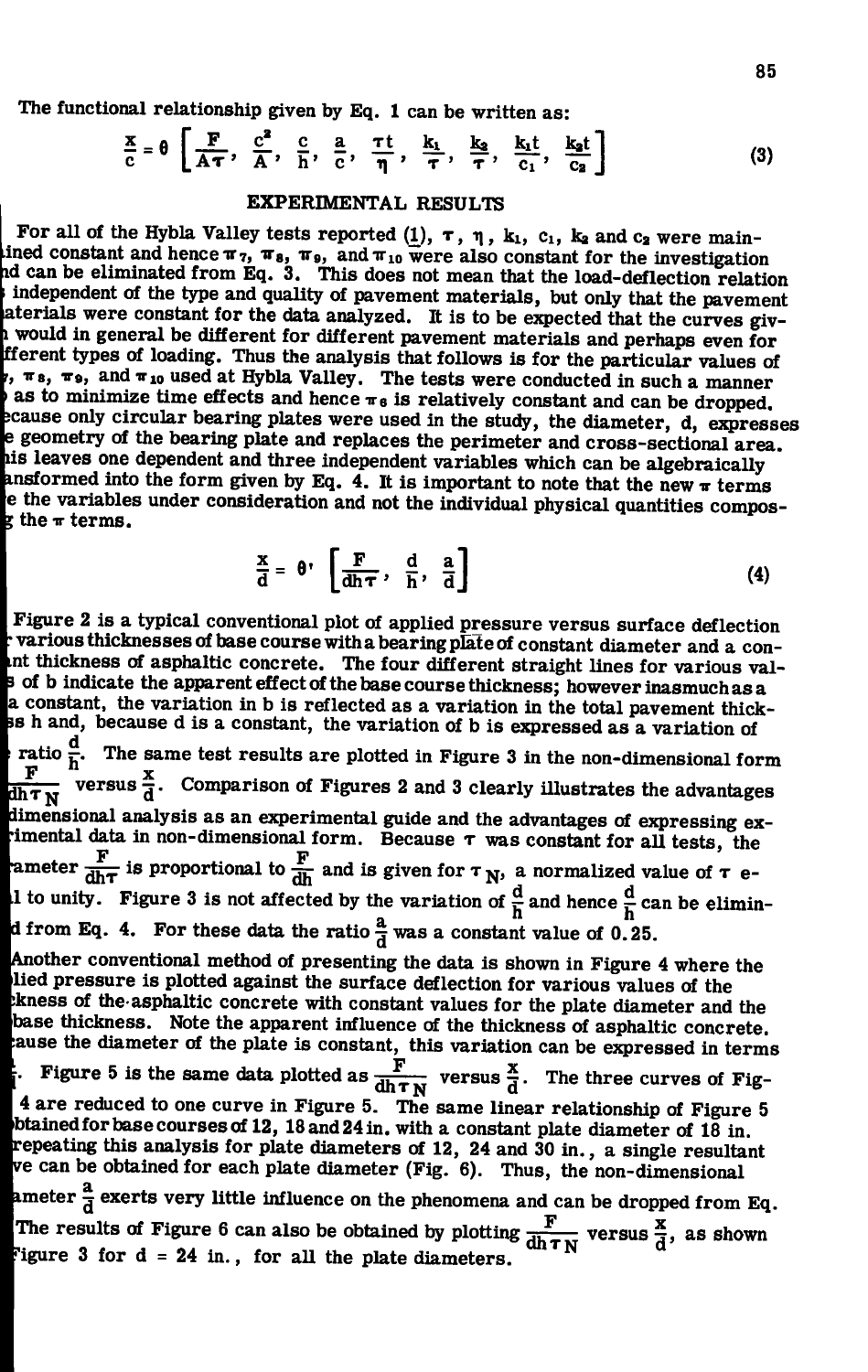

**Surface Deflection (inches)** 

Figure 4. Applied pressure versus surface deflection.



Figure 5. Non-dimensional plot: strength ratio versus deflection parameter.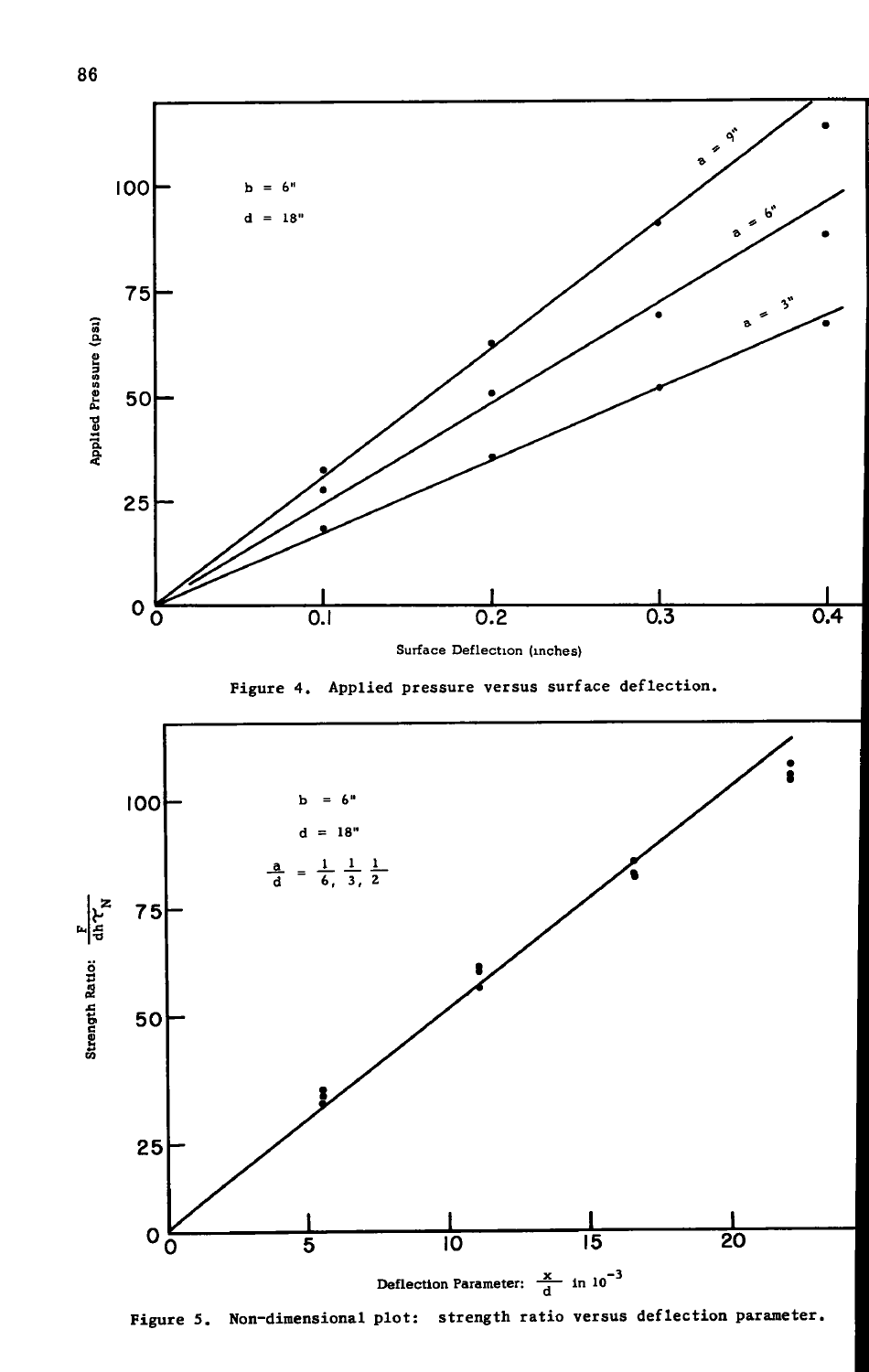

Figure 6. Strength ratio versus deflection parameter: variable plate parameter.



Figure 7. Strength ratio versus deflection parameter: normalized diameter.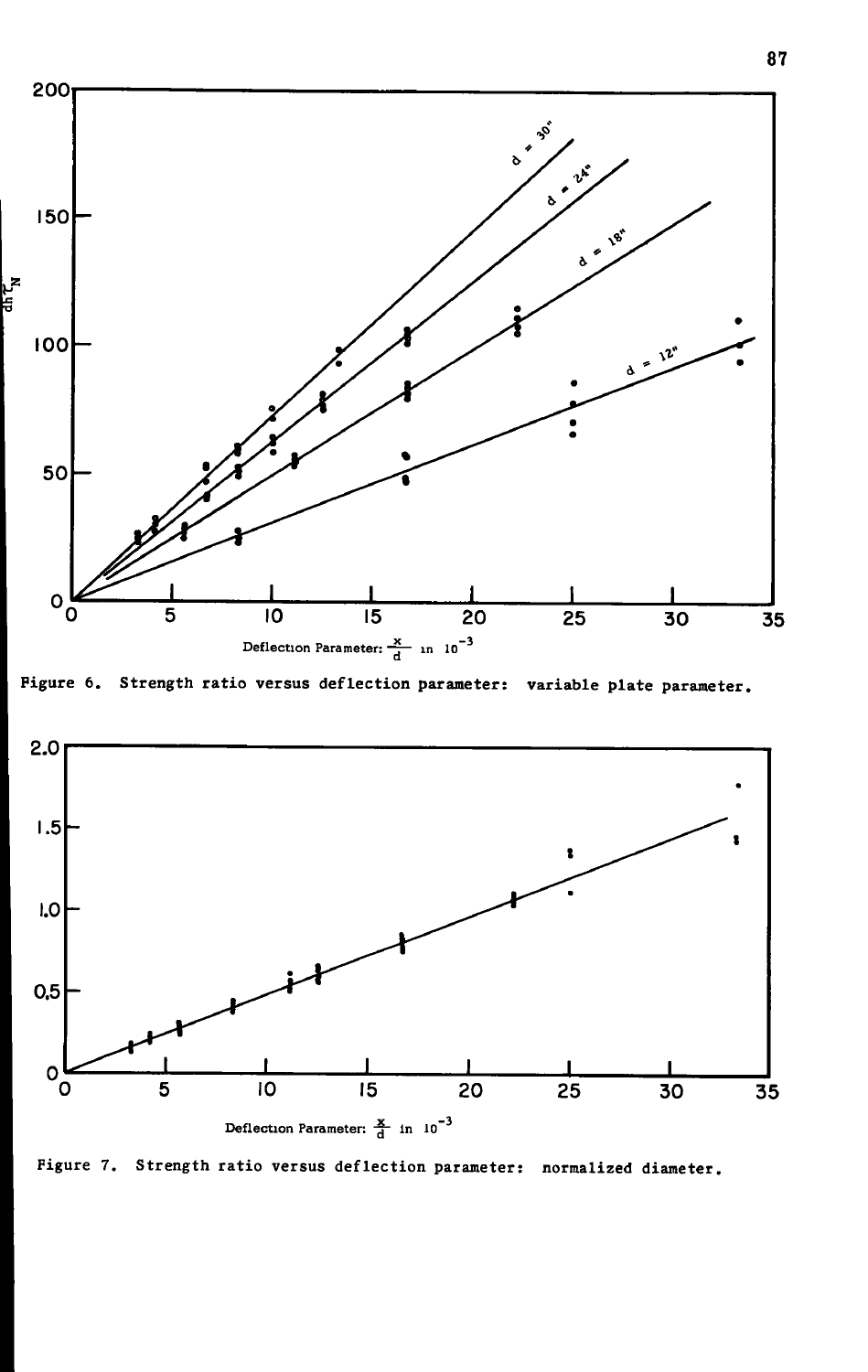**The curves of Figure 6 can be reduced to the straight line of Figure 7 by normalizing with respect to the bearing plate diameter. Thus, the data of Table 4 (1) can be reduced to the relation given in Figure 7. Because the curve of Figure 7 is a straight**  line from the origin, the surface deflection as a function of the applied load, bearing **plate size, subgrade strength characteristics, and pavement characteristics can be written as** 

$$
x = M \frac{F}{dh\tau} = \frac{F}{4dh\tau}
$$
 (5)

**where M includes the effect of normalizing with respect to the diameter as well as the**  slope of the straight line. For the Hybla Valley study considered in this paper the factor **N** in Eq. 5 was found to be 1/4. Because of the normalization process the factor 1/4 in Eq. 5 has the units of inches. Eq. 5 is also based on an estimated value of the maximum unconfine compressive strength of the subgrade obtained from another report on the Hybla Valley Stu

(16). Because  $\frac{F}{dh\tau}$  is non-dimensional, any system of compatible units may be used in **Eq. 5 and the value of the deflection will be given in inches.** 

**Because of possible variations in the properties of the subgrade, asphaltic concretel**  and base course, the results expressed by Eq. 5 or by Figure 7 for the Hybla Valley Study **may not apply to pavement sections in all localities of the country. It is felt that the**  basic method of analysis given in Eq. 3 and applied to the Hybla Valley data could also **be applied in other localities to determine the necessary relationship to replace Eq .** 

If the pavement response is linear as indicated in Figures 2 and 4, and if the **present techniques are applicable in other localities under various conditions, the procedure required to determine the factor M would be as follows. Determine the maximum unconfined compressive strength of the subgrade and then conduct sev**eral rigid plate bearing tests using several plates of different diameter, each with sev

**F** *xer* **eral applied loads. For each diameter plate used, plot versus ^ . To reduce** 

these plots into a single relationship, select a convenient diameter as a normalizing factor and apply it to each plot. If the single resultant plot is a straight line, its slog **can be determined and divided into the plate diameter which was used as the normall** 

**izing factor in order to obtain the factor M to replace**  $\frac{1}{4}$  **in Eq. 5. If the resultant ple** 

**is not a straight line and its equation cannot be determined, the resultant plot itself should be used.** 

**For the case of large surface deflections involving non-linearities Eq. 3 could als be used, but the procedure involved in determining the explicit form of Eq . 3 might l | considerably different.** 

#### **ILLUSTRATIVE EXAMPLES**

**The following examples are given to illustrate the possible use of Eq. 5.** 

#### **Example 1**

Predict the surface deflection of a flexible pavement consisting of a 6-in. asphalt concrete surface course and a 12-in. dense-graded aggregate base course supported by a subgrade with a maximum unconfined compressive strength of 64 psi when teste in rigid plate bearing under an applied pressure, p, of 78 psi and a bearing plate diamet **of 24 in.**  $\blacksquare$ 

**Solution;** 

**The total applied load is 35,400 lb and Eq. 5 gives** 

$$
x = \frac{F}{4dh\tau} = \frac{35,400}{4(24)(18)(64)} = 0.32 \text{ in.}
$$

This problem was randomly selected from Table 4 of Special Report 46 (1) and ha **a field deflection of 0.3 in.** The predicted deflection value given by Eq.  $5$  is  $6.7$  per **cent higher than the recorded value.**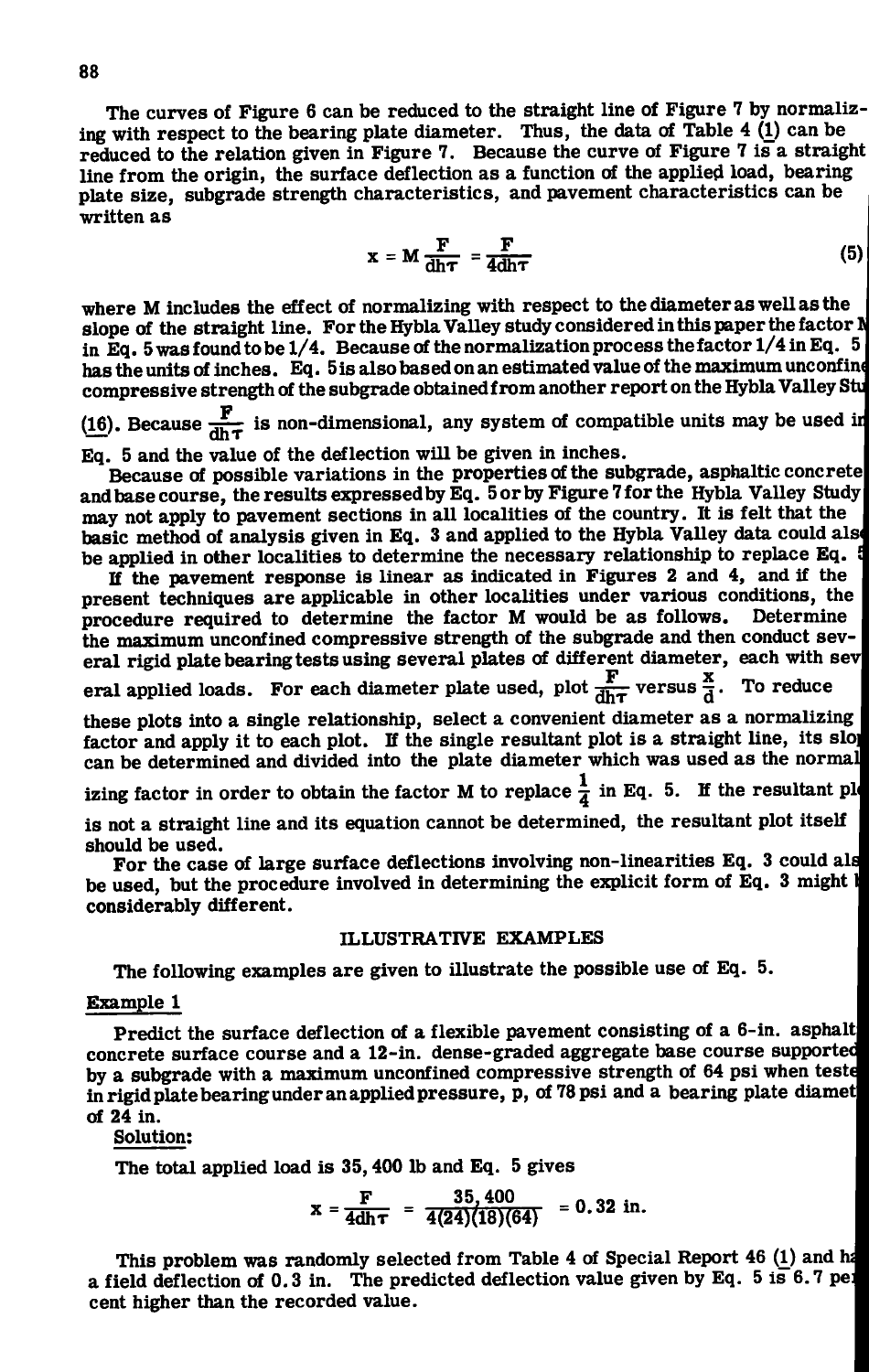#### **Sample 2**

**Determine the applied pressure, p, necessary to cause a surface deflection of 0.2 in. 3r a flexible pavement section of a 3-in. asphaltic concrete and a 24-in. base course lyer on a subgrade with a maximum unconfined compressive strength of 64 psi when** *isted* **with an 18 in. diameter, rigid bearing plate.** 

**Solution:** 

$$
p = \frac{4F}{\pi d^2} = \frac{4(4dh \tau x)}{\pi d^2} = 5.09 \frac{h \tau x}{d} = 5.09 \frac{27(64)(0.2)}{18} = 98 \text{ psi}
$$

**The predicted value of 98 psi is 6.7 percent lower than the measured value of 105 li given in Special Report 46 (1^).** 

#### **ample 3**

**The following hypothetical problem can be solved. It is necessary to design a flexile pavement on a cohesive subgrade with an unconfined compressive strength of 64 A** certain design criteria states that the desired pavement section must be able **support a rigid bearing plate of 24-in. diameter under an applied pressure, p, of 136 • such that the surface deflection does not exceed 0.4 in. Determine the minimum vement section.** 

**Solution;** 

$$
h = \frac{F}{4d\tau x} = \frac{p \pi d^2}{4d\tau x(4)} = \frac{pd}{5.09 \tau x} = \frac{136(24)}{5.09(64)(0.4)} = 25 \text{ in.}
$$

**The field tests indicate a pavement thickness of 24 in. Thus, the predicted value higher by approximately 4,2 percent.** 

**The preceding examples illustrate some possible applications of the results develled in this paper. It may be possible to use these results, or other results developby the methods presented, as a basis for a design criteria for flexible pavements.**  In important to point out that the present results indicate that the load-deflection<br>
aracteristics of flexible pavements are dependent on the total thickness of the section<br>
d not on the ratio of asphaltic concrete surfac **s important to point out that the present results indicate that the load-deflection .racteristics of flexible pavements are dependent on the total thickness of the section viewpoint of riding characteristics and durability, under both normal wear and the |rerse conditions of water and frost action, the thickness of the surface course will quite important.** 

#### **CONCLUSIONS**

**Non-dimensional techniques based on the methods of dimensional analysis seem to p**vide a rational basis for analyzing rigid plate bearing tests on flexible pavements. **The test data reported by Benkelman and Williams (1^, Table 4) has been successfulfenalyzed by such techniques. The surface deflection, x, in inches can be expressed lequational form as a function of the applied load, F , bearing plate diameter, d, pave-***Int* **thickness, h, and the unconfined compressive strength,** T **, of the subgrade in the owing form:** 

$$
x = \frac{F}{4dh\tau}
$$

**Several illustrative examples have been presented using this equation to indicate its sible application. Because of the test procedure used in the Hybla Valley Study this**  ation is restricted to surface deflections of approximately  $\frac{1}{2}$  in. for flexible pave**its on cohesive subgrades. A significant result of the analysis is that the loadrying capacity of the flexible pavement as expressed by the surface deflection is de-Ident on the total pavement thickness and not on its proportion of asphaltic concrete ubbase. With regard to the durability of the pavement the thickness of the asphaltic •crete would be important.** 

**gThe results also indicate that it may be possible to use the non-dimensional method**